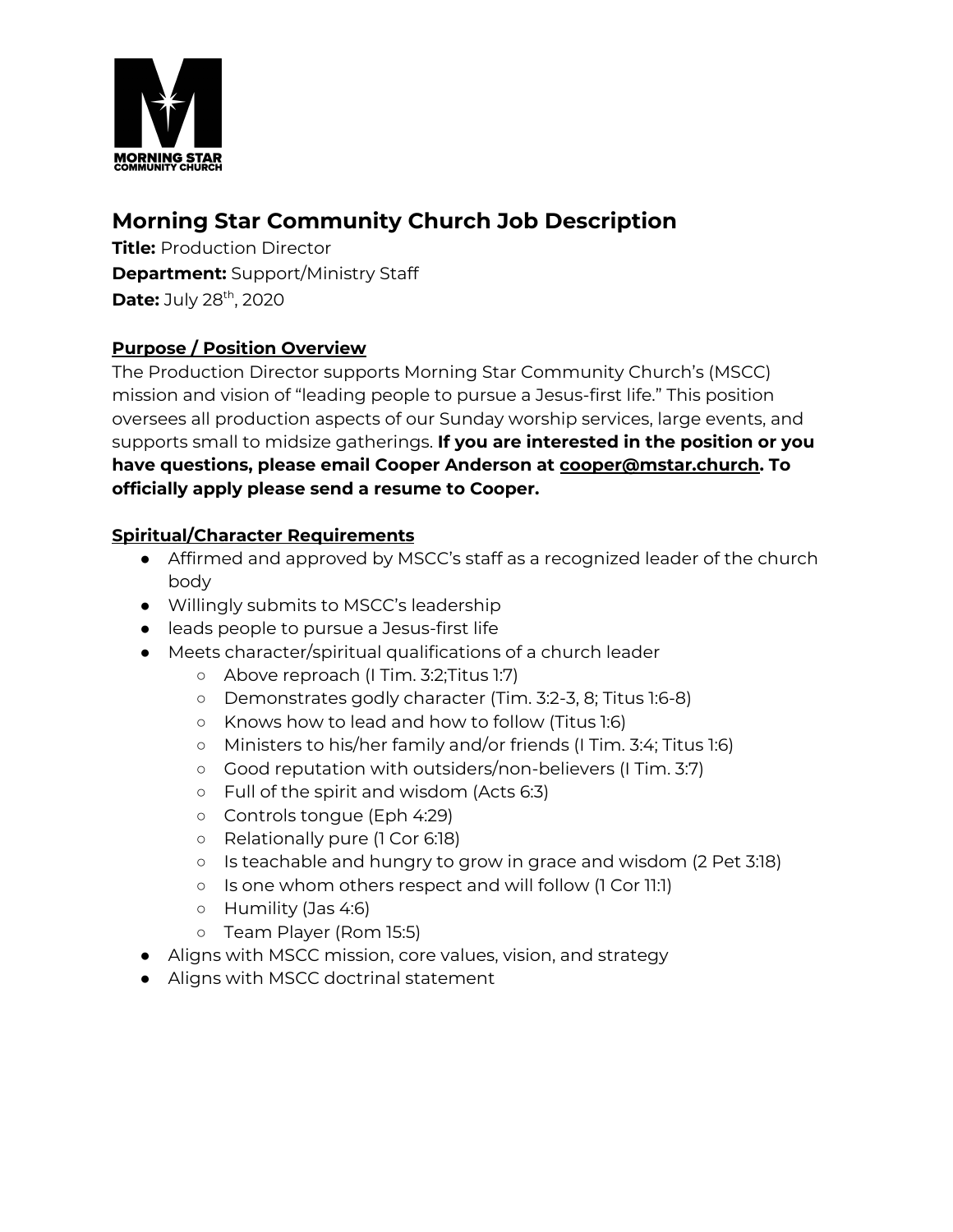### **Qualifications & Competencies**

- Humble team player, collaborative, gets along well with others.
- Able to lead, develop and recruit volunteer teams
- Proficient in live audio (digital consoles), lighting (DMX consoles), live video, and media presentation/projection (ProPresenter) supervision
- Ministry minded
- Train volunteers in core AVL competencies
- Flexible and servant-oriented
- Partner with other Morning Star ministries to accomplish the mission and vision of the church.

#### **Primary Duties**

- Fully participate as a ministry lead of MSCC
- Develop and oversee the production team in the following areas:
	- *○ Recruit, train, and equip volunteers to carry out audio, video and lighting production for worship services in person and online with excellence for Jesus*
	- Implementing Morning Star's vision, strategy, and culture
	- Oversee production including set up and tear down of Sunday worship services *both in person and online*.
	- Oversee setup and tear down of worship rehearsal
	- Assist Worship and Creative Arts Pastor with training and team building events for volunteer team members.
	- Manage & maintain production equipment
	- Help write and manage a production budget
	- Celebrate wins, communicate honestly about failures.
	- Oversee production for large church wide special events
- Pursue new and better ways to meet production needs (be innovative and forward thinking)

#### **Secondary Duties**

- Oversee stage redesigns on a biannual basis
- Fulfill any other responsibilities as needed or assigned by the Worship and Creative Arts Pastor.
- Provide support/resources for specific ministry activities and events.
- Assist with video and media needs

# **Education / Experience / Desired &/or required**

- Training in AVL
- Ministry experience is preferred

# **Direct Report to**

This person directly reports to the Worship and Creative Arts Pastor.